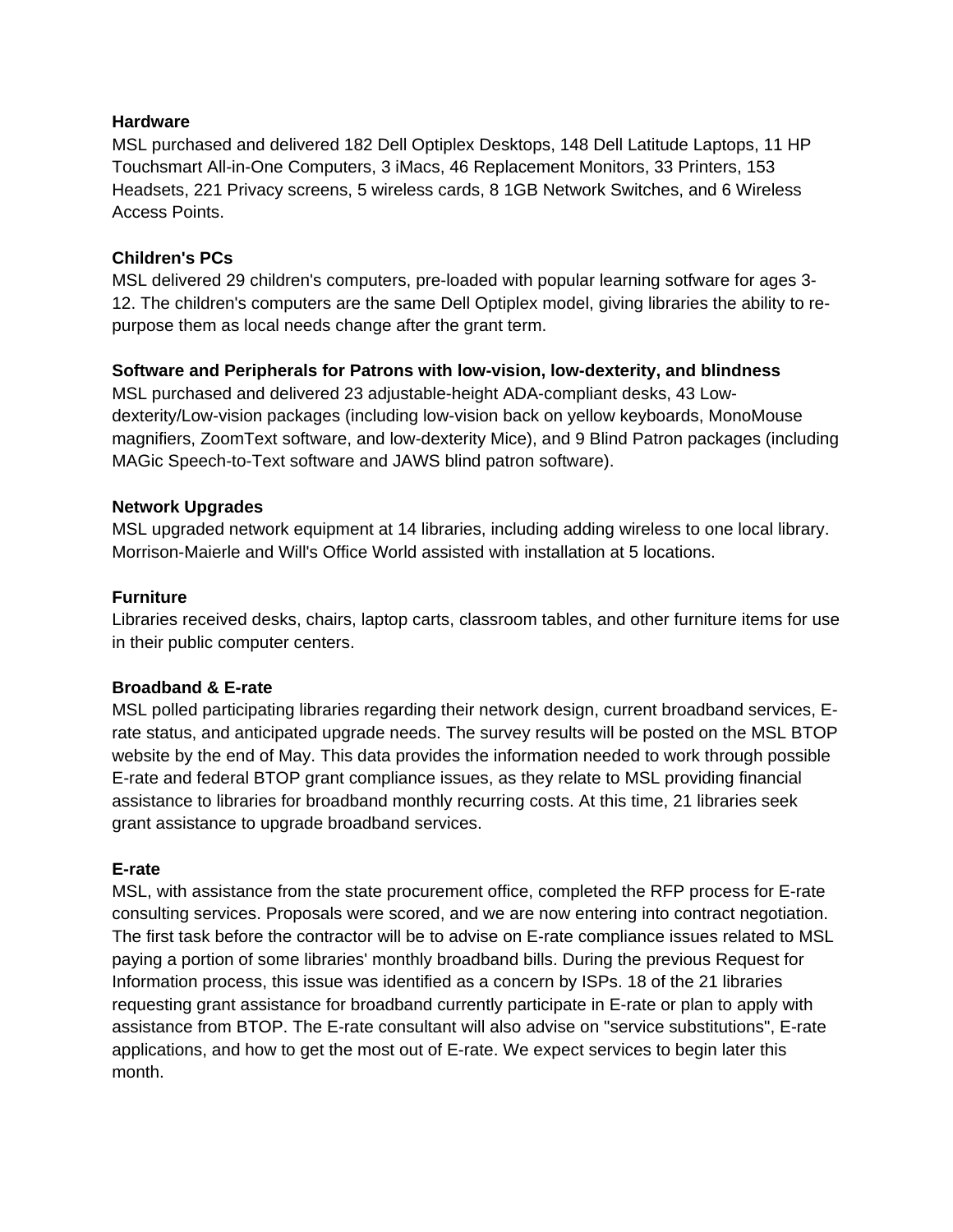## **BTOP Technology Trainer**

BTOP is hiring! We are currently interviewing the final three candidates for the Technology Trainer position. The trainer will work to provide the knowledge and skills necessary to sustain local library public computer centers. This includes, providing one-on-one, group, and remote training on a variety of topics ranging from basic trouble-shooting, to using the hardware and software provided in the grant, to the basics of broadband. The trainer will also assist BTOP partners in creating content to train librarians on web-based resources provided by our partners. The trainer will manage MSL's WebJunction account, and assist libraries with accessing valuable webinars and continuing education. The trainer will begin around the first of June.

# **Local Library Staffing**

MSL has provided funding to three libraries to hire technology librarians. In some cases, this has allowed the libraries to expand hours for their public computer centers (PCC). The local staff will manage PCCs and provide training to patrons on technology-related issues. Two additional libraries are screening applicants for two additional positions, for a total of five statewide.

# **Mobile Public Computer Center**

Missoula has purchased a book mobile and begun converting it to a mobile computer center. The van is scheduled to be operational this summer, staffed by a driver and operator.

## **Patron Survey**

BTOP has designed a patron survey to determine how library PCCs in Montana are used by the public, and how we can better accommodate the public needs. The survey is currently accessible through the MSL website. BTOP will provide guidance to local libraries on adding a pop-up window to their public computers, giving patrons the option to complete the survey at the end of each session. This information will assist with our outreach campaign, as well as identify additional resources participating libraries may need.

## **Outreach Campaign**

We will be posting an RFP for marketing and outreach services in mid-May. The 18-month outreach campaign will include print (such as bookmarks, posters, and table-toppers), newspaper, radio, and television public service announcements. We will also explore the possibility of using social media to reach patrons with mobile devices, but perhaps without access to a computer or broadband at home. In addition to BTOP staff and the MSL marketing coordinator, MSL is currently recruiting volunteers from participating libraries and partners to be members of the BTOP Outreach Committee. The committee will advise the marketing firm and pre-approve all materials before publication. We anticipate launching the campaign in late summer.

## **Accessibility Upgrades**

As the weather has improved, four locations are currently beginning upgrades at their facilities to improve access. For example, one library is converting a restroom to be ADA-compliant; another library is installing new doors.